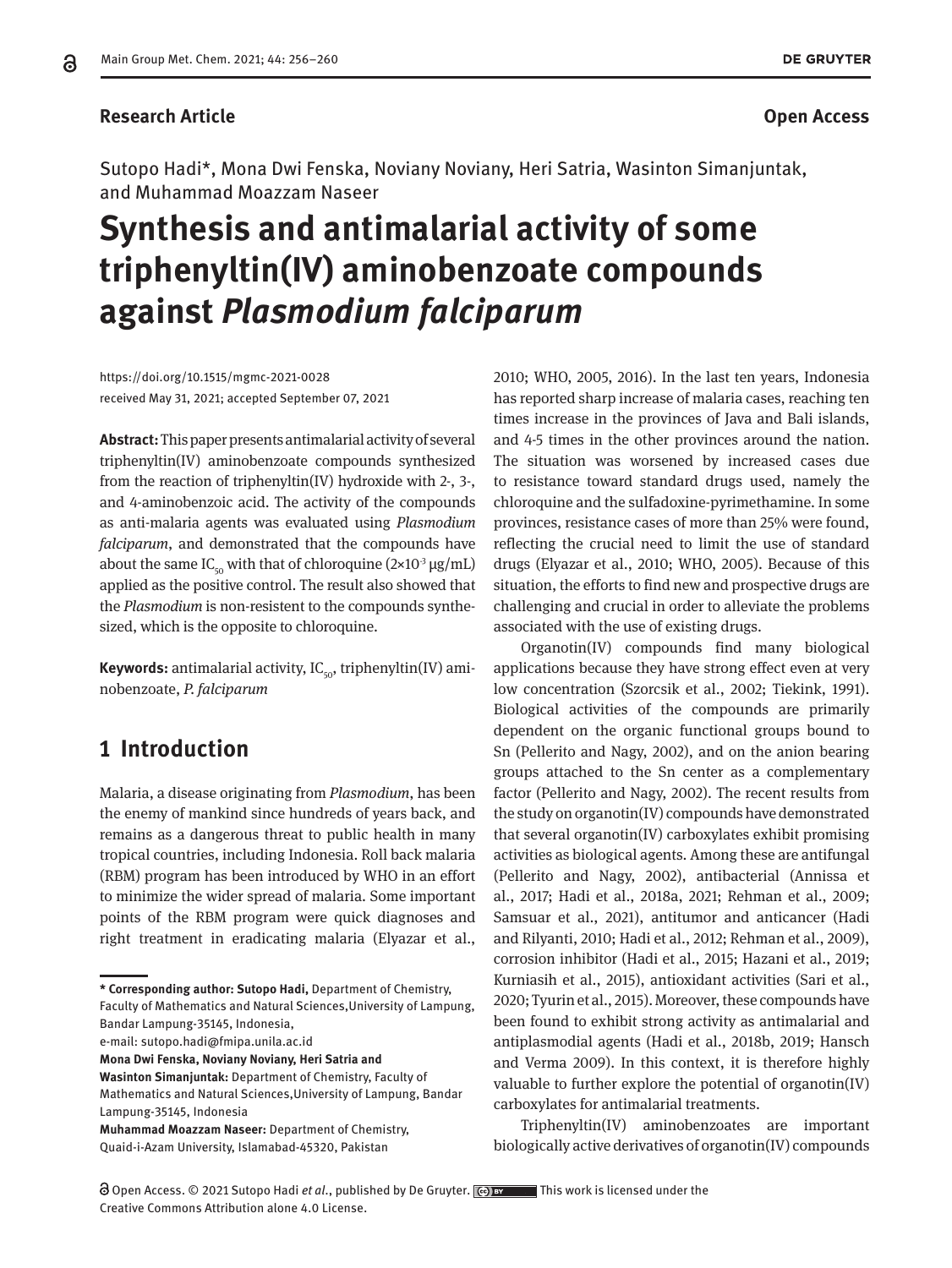(Holeček et al., 1983; Khoo and Smith, 1981; Molloy et al., 1988; Sandhu et al., 1987; Swisher et al., 1984; Tzimopoulos et al., 2009) that need to be tested for their potential as antimalarial agents. With this in mind, we carried out this study and herein, report the results of antimalarial assays of several triphenyltin(IV) aminobenzoates using *P. falciparum* as a target.

## **2 Results and discussion**

Three triphenyltin(IV) aminobenzoates **2**, **3,** and **4**  (Figure 1) have been synthesized by reacting  $[(C_6H_5)_3\text{SnOH}]$ (**1**) with 2-, 3-, 4-aminobenzoic acids, respectively using the procedure available in literatures (Hadi and Rilyanti, 2010; Hadi et al., 2012, 2018a, 2021; Szorcsik et al., 2002). The elemental microanalyses of all synthesized compounds are in accordance with the calculated data.

Several spectroscopic techniques were used to confirm the identity of the compounds. The FT-IR spectrum of compound **1** is characterized by a strong band at wave number of  $726.36 \text{ cm}^3$  indicating the presence of a Sn–O bond. The band at 3437.29 cm-<sup>1</sup> is assigned to the Sn-OH bond. Upon formation of compound  $[(C_{6}H_{5})_{3}Sn(2\text{-}OOCC_{6}H_{4}NH_{2}]$  (2), for example, the spectrum indicates that the hydroxyl stretching vibration disappeared. Intense bands resulted from asymmetric stretching of the carboxylate group at around 1530  $\text{cm}^4$  and symmetric stretching at around  $1634 \text{ cm}^3$ , which indicated that the aminobenzoate ligand has bound to the Sn centre and replaced the OH<sup>−</sup> group in compound **1**. Attachment of the ligand to Sn atom is justified by the emergence of absorption band at 1240  $cm<sup>1</sup>$ , which is associated with Sn–O–C stretching. The absorption bands observed in the FTIR spectrum clearly indicated the formation of compound **2** (Hadi et al., 2018a; Holeček et al., 1983; Sudjadi, 1985; Szorcsik et al.; 2002). Similar observations are also true for the formation of compounds **3** and **4**  (Holeček et al., 1983; Khoo and Smith, 1981; Molloy et al., 1988; Sandhu et al., 1987; Tzimopoulos et al., 2009).

The  $H$  and  $H$ <sup>3</sup>C NMR spectra for the compounds synthesized have been characterized carefully based

on some important signals in the spectra obtained. The existence of phenyl protons bound to central atom Sn is confirmed by chemical shifts in the range of 7.30-7.59 ppm and the protons in benzoate are confirmed by chemical shifts at 7.6-7.9 ppm. Other signals observed in the NMR spectra are those at  $\delta$  in the range of 126-131 ppm, which represent carbon atoms of the phenyl ligand, and those at δ in the range of 130-140 ppm, which represent the carbons in the aminobenzoate. These values are in good agreements with the literature values (Holeček et al., 1983; Sandhu et al., 1987). Further support was provided by the signals in the region of 163-166 ppm, which signify the existence of carboxyl group. All chemical shifts obtained for the compounds synthesized are in agreement with the data of previously investigated similar compounds (Hadi et al., 2003, 2012, 2018a, 2021; Hadi and Appleton, 2010; Hadi and Rilyanti, 2010).

The experimental results compiled in Table 1 clearly display that triphenyltin(IV) aminobenzoates exhibit higher antimalarial activity compared to those of diphenyltin(IV) and dibutyltin(IV) derivatives reported in previous publications (Hadi et al., 2018b, 2019). Furthermore, it is worth mentioning here that the triphenyltin(IV) aminobenzoate compounds **2**, **3,** and **4** are much more active as compared to the ligand (see Table 1) and the other starting material i-e [( $\text{C}_{_{6}}\text{H}_{_{5}}$ )<sub>3</sub>SnOH] (**1**). The IC<sub>50</sub> values of all compounds in the series are quite close and their values are comparable to the reported values for compound isolated from some plants or other synthetic compounds (Hadi et al., 2018b, 2019; Hansch and Verma 2009; Suhartati et al., 2010, 2020). Based on the  $IC_{50}$  values of these compounds, they are categorized as very active compounds, as stated by Widyawaruyanti et al. (2014) that a compound with an IC<sub>50</sub> value less than 5 μg/mL was categorized as an active compound in the antimalarial activity test.

Based on the experimental results obtained, it can be outlined that both the nature and type of ligand are important in the activity of triphenyltin(IV) compounds as anti-malarial agents (Chohan and Rauf, 1996). These findings are in agreement with generally acknowledged feature of many biologically active compounds, in which the activity of complex compounds is higher



**Figure 1:** The structure of the compounds studied.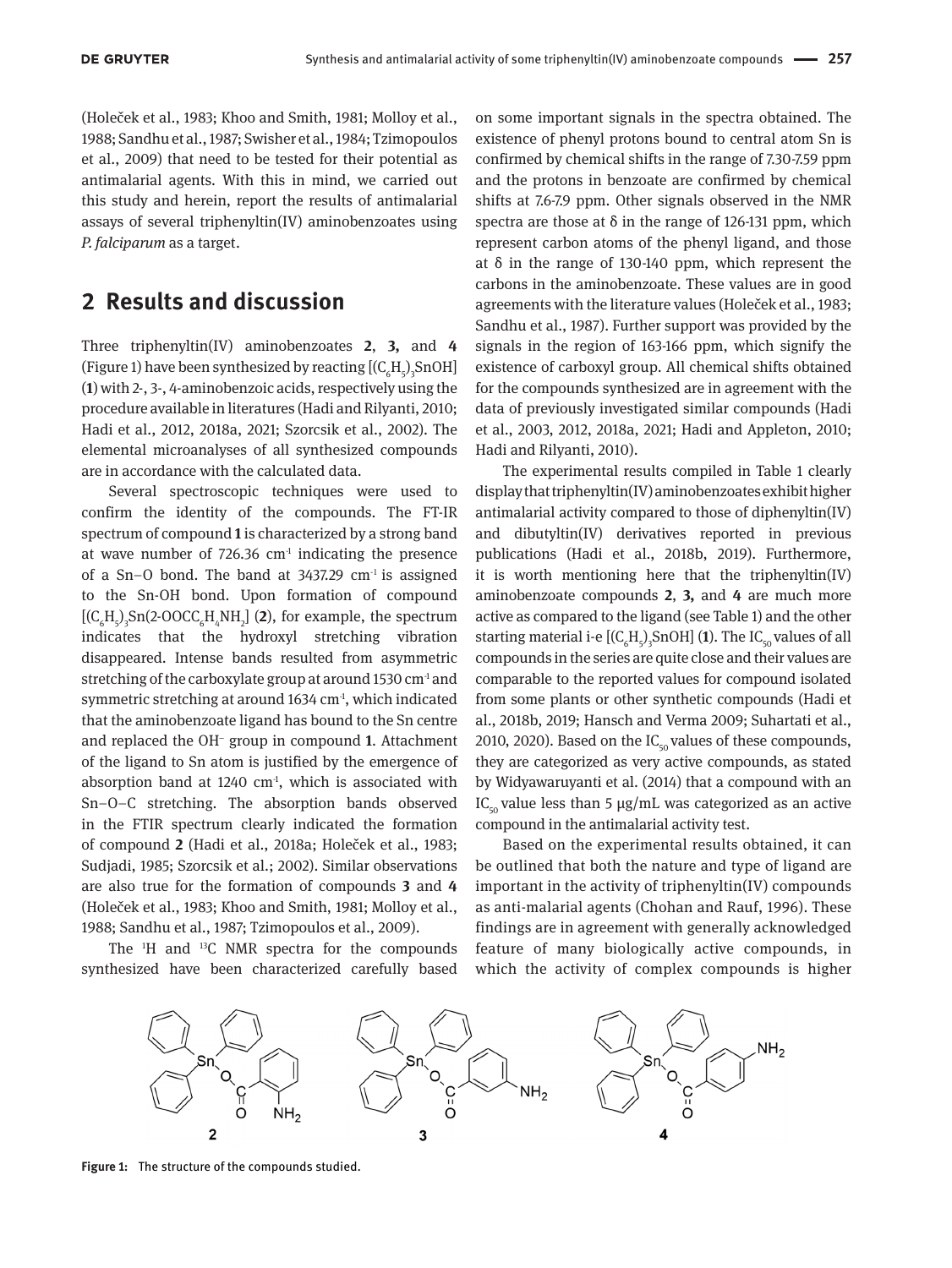Table 1: The IC<sub>50</sub> of the compounds investigated

| <b>Compounds</b>                                                              | $IC_{50}$ (µg/mL)    |
|-------------------------------------------------------------------------------|----------------------|
| Chloroquine                                                                   | $2.0 \times 10^{-3}$ |
| 2-aminobenzoic acid (2-(NH <sub>2</sub> )<br>$C_{6}H_{4}COOH$                 | 122                  |
| $[(C_{6}H_{c}),$ SnOH] (1)                                                    | 26                   |
| $(C_{6}H_{c})_{3}$ Sn(2-OOCC <sub>6</sub> H <sub>4</sub> NH <sub>2</sub> )(2) | $3.7 \times 10^{-3}$ |
| $[(C_{6}H_{5})_{3}Sn(3\textrm{-}OOCC_{6}H_{4}NH_{2}]$ (3)                     | $7.7 \times 10^{-3}$ |
| $[(C_{6}H_{5})_{3}Sn(4\cdot OOCC_{6}H_{4}NH_{2}](4)]$                         | $9.1 \times 10^{-3}$ |

than that of their corresponding uncomplexed forms (Gershon, 1974).

## **3 Conclusions**

Three triphenyltin(IV) aminobenzoate compounds have been prepared and tested for their antimalarial activity against P. falciparum. Promising activity as anti-malarial agent was exhibited by the prepared triphenyltin(IV) aminobenzoates, and as a continuation, the study for more comprehensive examination of the activity of these compounds as anti-malarial agent based on artemisin combination therapy (ACT) is now in progress.

## **Experimental**

#### **Materials**

The chemicals used in this study are reagent (AR) grade obtained from recognized suppliers, and therefore they were used as received. Triphenyltin(IV) hydroxide  $((C<sub>6</sub>H<sub>5</sub>)<sub>3</sub>OH)$  (1), 2-, 3-, 4-aminobenzoic acids, and RPMI complete solution were obtained from Sigma-Aldrich (Germany), methanol (CH<sub>3</sub>OH) was obtained from JT Baker company (United Kingdom). Biological activity tests of the synthesized compounds were evaluated using a positive control compound (commercial chloroquine, obtained from PT. Kimia Farma, Indonesia).

#### **Characterization**

A Shimadzu UV-245 Spectrophotometer (Japan) was utilized to produce the UV spectra, by measuring the samples  $(1.0\times10^{-4}$  M dissolved in methanol), using a 1 mL quartz-cuvette. Elemental analyser (Carlo Erba (Fisons) EA 1108 CHNS-O Elemental Analyzer, Italy Fisons EA 1108 series) was utilized to determine chemical composition (CHNS) of the samples. FTIR characterization, with Bruker VERTEX 70 FT-IR spectrophotometer (Germany), was conducted using KBr pellet procedure, generating the spectrum was generated by scanning the sample over the wave number range of 4000-400  $\text{cm}^{\text{-}1}$ . NMR data ( $\text{H}$  and <sup>13</sup>C spectra) were collected using spectrometer (Bruker AV 600 MHz NMR spectrometer, Germany) with the frequency of 600 MHz for 1 H and 150 MHz for 13C. Measurements were run at 298 K using DMSO-D $_{6}$ , with 32 scans for  $^{1}\mathrm{H}$  and DMSO signal at 2.5 ppm as a reference and 1000-4000 scans for 13C and the signal at 39.5 ppm as DMSO reference signal. The melting points were determined using Gallenkamp Melting Point Apparatus with maximum temperature range of 300°C and were uncorrected.

#### **Preparation of triphenyltin(IV) aminobenzoates**

Preparation of triphenyltin(IV) aminobenzoates was conducted in accordance with the method applied in previous works (Hadi and Rilyanti, 2010; Hadi et al., 2012, 2018a; Szorcsik et al., 2002). A typical experiment to prepare of triphenyltin(IV) 2-aminobenzoate was commenced by dissolving compound **1** (0.5505 g or 1.5 mmol) in methanol (50 mL), and then mixed with 1 mole equivalent of 2-aminobenzoic acid (0.206 g), followed by 4 h refluxing at 60-62°C, the water was removed using a Dean-Stark apparatus. After the completion of the experiment, solvent removal was conducted using a rotary evaporation, and the solid  $[(C_6H_5)_3Sn(2-OOCC_6H_4NH_2]$ (**2**) produced was vacuum dried. The mass of the solid obtained was 0.671 g which is equivalent to 92% yield. The sample was then analysed and used for *in vitro* study as antimalarial agent.

Two other compounds, triphenyltin(IV) 3-aminoben zoate,  $[(C_6H_5)_3Sn(3-OOCC_6H_4NH_2)]$  (3) and triphenyltin(IV) 4-aminobenzoate,  $[(C_6H_5)_3Sn(4\textrm{-}OOCC_6H_4NH_2)]$  (4) were synthesized using the same way as applied in previous experiment to synthesize compound (**2**).

Triphenyltin(IV) 2-aminobenzoate (**2**): whiteyellowish solid; UV  $\lambda_{\text{max}}$  (MeOH) nm (log ε): 236 and 290; IR  $v_{\text{max}}$  (KBr) cm<sup>-1</sup>: 1633.4 (COO asym), 1428.7 (COO sym), 729.4 (phen), 1243.4 (Sn–O–C), 365.6 (Sn–O); 1 H-NMR (in DMSO-D<sub>6</sub>, 600 MHz) δ (ppm): H<sub>2</sub> and H<sub>6</sub> = 7.59 (d, 6H); H<sub>3</sub> and H<sub>5</sub> = 7.48 (t, 6H); H<sub>4</sub> = 7.35 (t, 3H), H in benzoate = H<sub>10</sub> = 7.84 (d),  $H_{11} = 7.65$  (t) and  $H_{12} = 7.63$  (t),  $H_{13} = 7.72$  (d); <sup>13</sup>C-NMR (in DMSO-D<sub>6</sub>, 150 MHz):  $\delta$  (ppm): C(phen) C<sub>2</sub> and C<sub>6</sub> = 131.7,  $C_3$  and  $C_5$  = 129.3,  $C_4$  = 126.9;  $C_7$  = 166.7;  $C_8$  = 139.5;  $C_9$  = 133.2;  $C_{10} = 129.1$ ;  $C_{11} = 128.5$ ;  $C_{12} = 128.3$ ;  $C_{13} = 130.1$ ; microelemental analysis: found (calculated): C 61.65 (61.73), H 4.29 (4.32),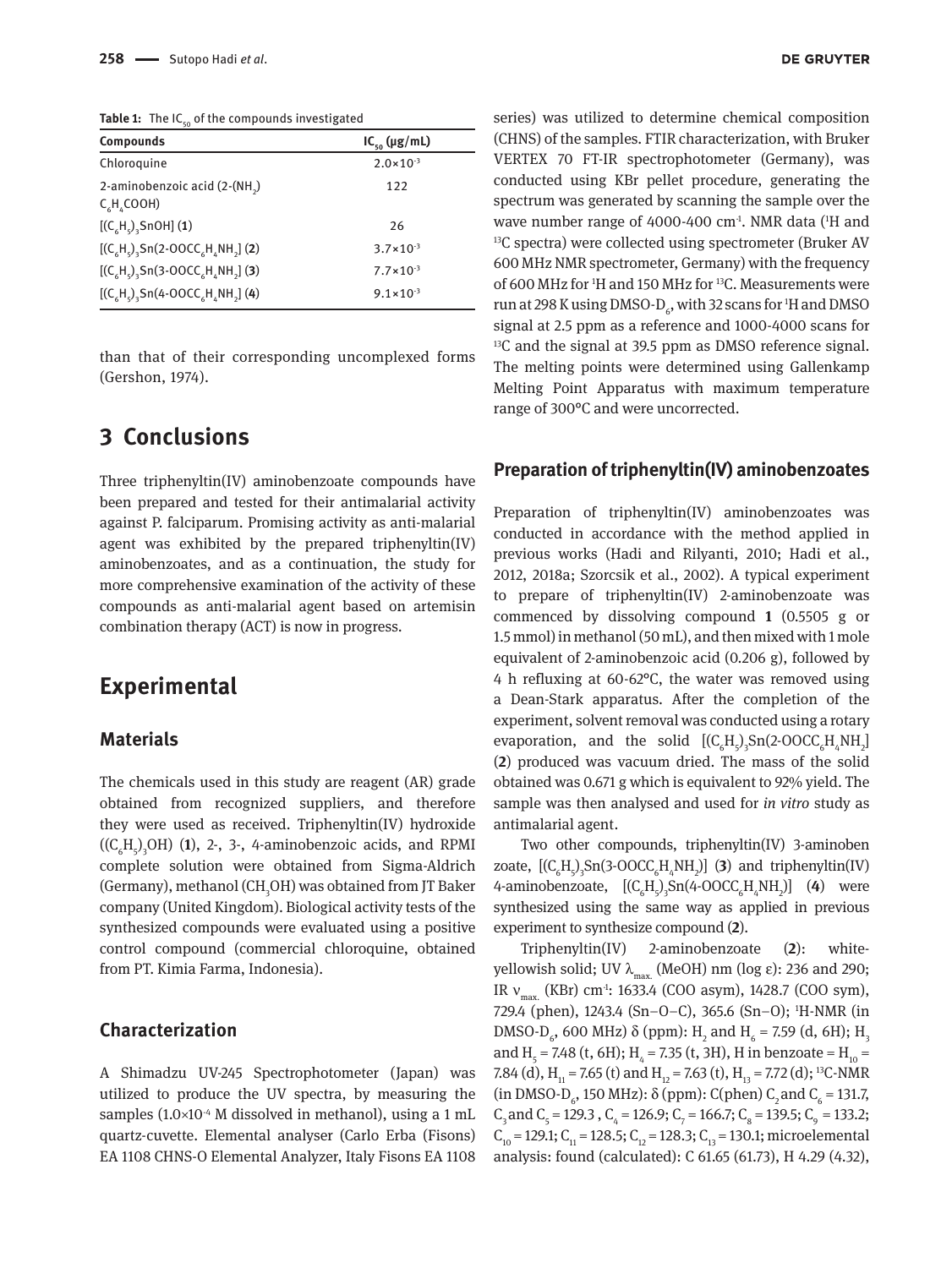N 2.86 (2.88). M.p. 109-111°C. Literature values: 108-109°C (Khoo and Smith, 1981), 110-112°C (Molloy et al., 1988), 106-107°C (Shandu et al., 1987).

Triphenyltin(IV) 3-aminobenzoate (**3**): white solid; UV  $\lambda_{\text{max}}$  (MeOH) nm (log ε): 236 and 289; IR  $v_{\text{max}}$  (KBr) cm-1: 1630.2 (COO asym), 1427.6 (COO sym); 728.8 (phen), 1242.8 (Sn-O-C), 363.9 (Sn-O); <sup>1</sup>H-NMR (in DMSO-D<sub>6</sub>, 600 MHz)  $\delta$  (ppm): H<sub>2</sub> = H<sub>6</sub> 7.59 (d, 6H); H<sub>3</sub> and  $H<sub>5</sub> = 7.46$  (t, 6H);  $H<sub>4</sub> = 7.33$  (t, 3H), H in benzoate: H<sub>9</sub> = 7.83 (s);  $H_{11}$  = 7.60 (d);  $H_{12}$  = 7.60 (d);  $H_{13}$  = 7.60 (d); <sup>13</sup>C-NMR (in DMSO-D<sub>6</sub>, 150 MHz):  $\delta$  (ppm): C(phen) C<sub>2</sub> and C<sub>6</sub> = 131.7, C<sub>3</sub> and  $C_5$  = 129.2,  $C_4$  = 126.9;  $C_7$  = 165.3;  $C_8$  = 137.2;  $C_9$  = 132.9;  $C_{10} = 129.5$ ;  $C_{11} = 128.4$ ;  $C_{12} = 128.2$ ;  $C_{13} = 130.0$ ; microelemental analysis: found (calculated): C 61.67 (61.73), H 4.29 (4.32), N 2.87 (2.88). M.p. 105-106°C. Literature value: 105°C (Shandu et al., 1987).

Triphenyltin(IV) 4-aminobenzoate (**4**): white solid; UV  $\lambda_{\text{max}}$  (MeOH) nm (log ε): 236 and 286; IR  $v_{\text{max}}$  (KBr) cm<sup>-1</sup>: 1629.8 (COO asym); 1426.5 (COO sym); 727.6 (phen), 1241.3 (Sn–O–C), 362.8 (Sn–O); <sup>1</sup>H-NMR (in DMSO-D<sub>6</sub>, 600 MHz)  $\delta$  (ppm): H<sub>2</sub> and H<sub>6</sub> = 7.57 (d, 6H); H<sub>3</sub> and H<sub>5</sub> = 7.45 (t, 6H);  $\rm H_4$  = 7.32 (t, 3H), H in benzoate:  $\rm H_9$  and  $\rm H_{13}$  = 7.78 (d) ,  $\rm H_{10}$  and  $H<sub>12</sub>$  = 7.80 (d); <sup>13</sup>C-NMR (in DMSO-D<sub>6</sub>, 150 MHz): δ (ppm): C(phen) C<sub>2</sub> and C<sub>6</sub> = 131.6, C<sub>3</sub> and C<sub>5</sub> = 129.1, C<sub>4</sub> = 126.9;  $C_7$  = 163.8;  $C_8$  = 137.0;  $C_9$  and  $C_{13}$  = 130.2;  $C_{10}$  and  $C_{12}$  = 129.1;  $C_{11}$  = 129.5; microelemental analysis: found (calculated): C 61.69 (61.73), H 4.31 (4.32), N 2.88 (2.88). M.p. 157-158°C. Literature values: 158-159°C (Khoo and Smith, 1981), 156-157°C (Shandu et al., 1987).

#### *In vitro* **antimalarial bioactivity assays**

*In vitro* antimalarial activity evaluations were run in the Institute of Tropical Disease, Universitas Airlangga, Surabaya Indonesia, using *P. falciparum* 3D7 clone, previously propagated by the procedure reported in literature (Hadi et al., 2018b, 2019; Suhartati et al., 2010, 2020). Propagation was carried out in tissue culture medium contains RPMI-1640, and supplements consist of gentamycin (25 μg/mL), hypoxanthine (50 μg/mL), Hepes buffer (25 mM), sodium bicarbonate (25 mM), AB (10%) + human serum, haematocrit (5%), and pH 7.4 human erythrocytes. Solution of test compound in DMSO as a solvent was diluted to different concentrations by addition of specified quantity of the medium for antimalarial assay, with chloroquine as a positive control. Antiplasmodial activity was investigated by placing the parasites in a 24-well culture plate filled with compound to be tested at different concentrations. The growth of parasite was monitored by preparing methanol fixed blood smear and stained with Giemsa. Calculation of total parasitaemia was carried out by dividing the number of observed parasites with erythrocytes total multiplied by 100%. Concentration response of parasite growth was determined from linear regression drawn with the aid of SYSTAT Sigma Plot, using the 50% inhibitory concentration  $(IC_{50})$ , which is a concentration of compound capable to supress 50% growth relative to the growth in the control experiment.

**Acknowledgement:** The authors are grateful to Institute of Research and Community Services, Universitas Lampung for their help in the administration process in obtaining the research funding.

**Funding information:** This work was funded by Directorate of Research and Community Services, The Ministry of Research, Technology/Research and National Innovation Agency, Indonesia. that provided fund for this project to be undertaken through Penelitian Dasar and Penelitian Terapan (Basic Research and Applied Research Grant Schemes) 2020 with contract numbers 179/SP2H/ADM/ LT/DRPM/2020 and 139/SP2H/AMD/LT/DRPM/2020, respectively.

**Author contributions:** Sutopo Hadi: writing – original draft, writing – review and editing, methodology, formal analysis; supervision; project administration; Mona Dwi Fenska: experimental work; Heri Satria: resources, supervision; Wasinton Simanjuntak: formal analysis, resources, visualization; Muhammad Moazzam Naseer: writing – review and editing.

**Conflict of interest:** One of the authors (Muhammad Moazzam Naseer) is a member of the Editorial Board of Main Group Metal Chemistry.

**Data availability statement:** The datasets generated during and/or analysed during the current study are available from the corresponding author on reasonable request.

## **References**

- Annissa, Suhartati T., Yandri, Hadi S., Antibacterial Activity of Diphenyltin(IV) and Triphenyltin(IV) 3-Chlorobenzoate against *Pseudomonas aeruginosa* and *Bacillus subtilis*. Orient. J. Chem., 2017, 33(3), 1133-1139.
- Chohan Z.H., Rauf A., Some Biologically Active Mixed Ligand Complexes of Co(II), Cu(II) and Ni(II) with ONO, NNO and SNO Donor Nicotinoylhydrazine-Derived Ligands. Synth. React. Inorg. M., 1996, 26, 591-604.